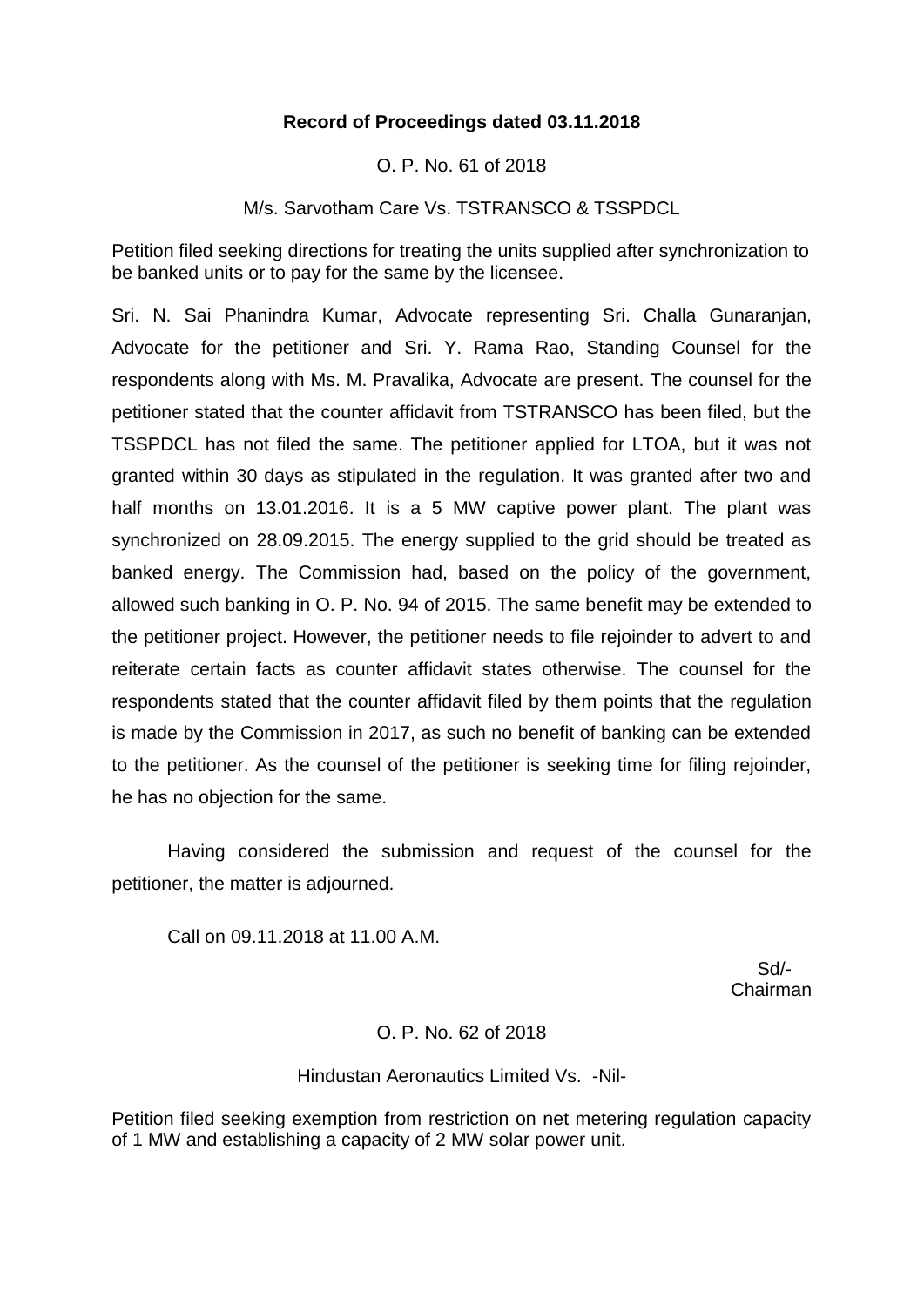Sri. A. K. Sarkar, Deputy General Manager (Maintenance) on behalf of the petitioner is present. The representative of the petitioner stated that the Commission directed the DISCOM to express their view on granting or otherwise, exemption from net metering facility limitation. It is understood that they have filed the requisite opinion before the Commission. The present request is based on similar request made to other Commissions, which was granted to sister units in the respective states. The project is being developed on a developer mode. The standing counsel for the DISCOMs in order to assist the Commission in the matter emphasized the fact that the regulation provided for only 1 MW and deviation even if it is made for the sake of defence unit of the Central Government. It will open pandora box and it cannot discriminate between a government institution and a private individual in respect of exempting the capacity.

The representative of the petitioner stated that they are unable to form a joint venture or a captive generator as their core business is in defence works. The Commission may consider in terms of the orders passed by other Commissions. At this stage, the Commission pointed out that there was no difficulty in establishing a captive unit, as the land itself would make for an investment of 26% share and in energy it will be 100% share. The difficulty for the unit like the petitioner is that the Ministry of New and Renewable Energy is pushing for achieving capacity of 150 GW in renewable energy and is not following the Electricity Act, 2003 along with rules and regulations framed by other authorities. The petitioner shall inform the Commission by filing written submissions as to whether they are prepared to establish as a captive solar plant by taking necessary instructions from the senior management of the petitioner. The matter is reserved for orders.

 Sd/- Chairman

#### O. P. No. 63 of 2018

#### M/s. Srinivasa Power Pvt. Ltd. Vs. TSSPDCL

Petition filed seeking determination of tariff for the period  $11<sup>th</sup>$  to  $20<sup>th</sup>$  year of the project.

Sri. P. Srinivasa Rao, Advocate for the petitioner and Sri. Y. Rama Rao, Standing Counsel for the respondents along with Ms. M. Pravalika, Advocate are present. The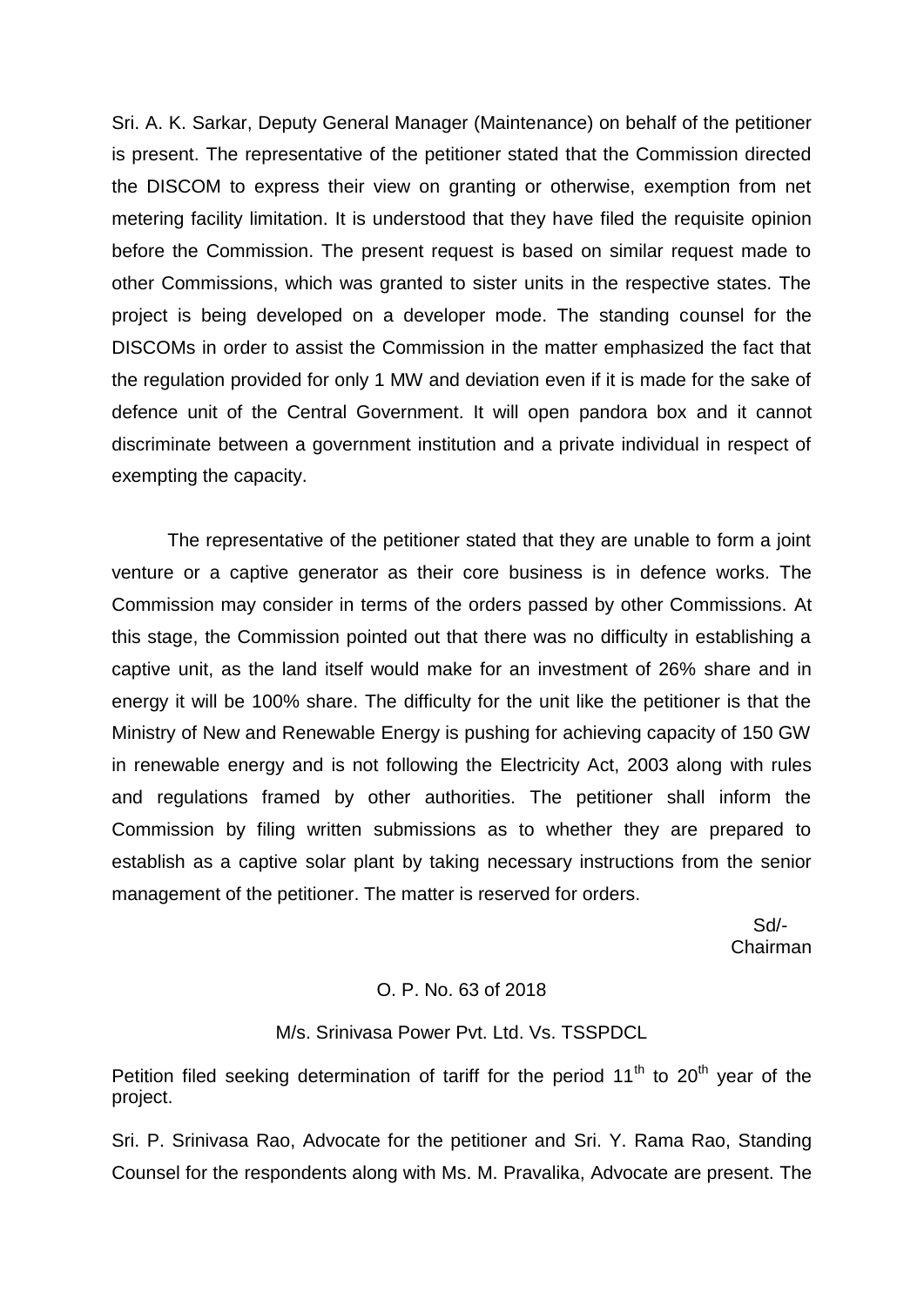counsel for the petitioner stated that the petitioner is an existing hydel project of 0.5 MW. The prayer is for determination of the tariff for  $11<sup>th</sup>$  to  $20<sup>th</sup>$  year of the project. Earlier there was order of the combined Commission but the Hon'ble ATE limited it to the appellants who approached the Hon'ble ATE. Thus, the petitioner is required to obtain necessary orders for fixation of the tariff for the said period. The counsel for the respondents sought further time for filing counter affidavit.

The Commission pointed that for hydel projects, there is no sufficient water for functioning of the plant and sought to know how many projects are functioning. It was stated that four projects are functioning in the State of Telangana at present. In view of the request of the counsel for the respondents, the matter is adjourned.

Call on 17.11.2018 at 11.00 A.M.

 Sd/- Chairman

> O. P. No. 64 of 2018 & I. A. No. 39 of 2018

# M/s. Kranthi Edifice (P) Ltd. Vs. TSSPDCL & its officer

Petition filed seeking extension of SCOD beyond 08.01.2015 and a direction to that effect to TSSPDCL to amend the PPA.

I. A. filed seeking directions to the TSSPDCL not to take any coercive steps against the petitioner including termination of the PPAs.

Sri. D. Raghavender Rao, Advocate for the petitioner and Sri. Y. Rama Rao, Standing Counsel for the respondents along with Ms. M. Pravalika, Advocate are present. The counsel for the petitioner stated that the facts were narrated on the earlier date of hearing. The respondents are not accepting to proceed further as they have encashed the bank guarantee and the petitioner is willing to provide the same from another company's name. This is hampering the synchronization of the project. However, the Hon'ble High Court earlier and the Commission at present have safeguarded the interest of the petitioner by directing that the licensee shall not take any coercive steps.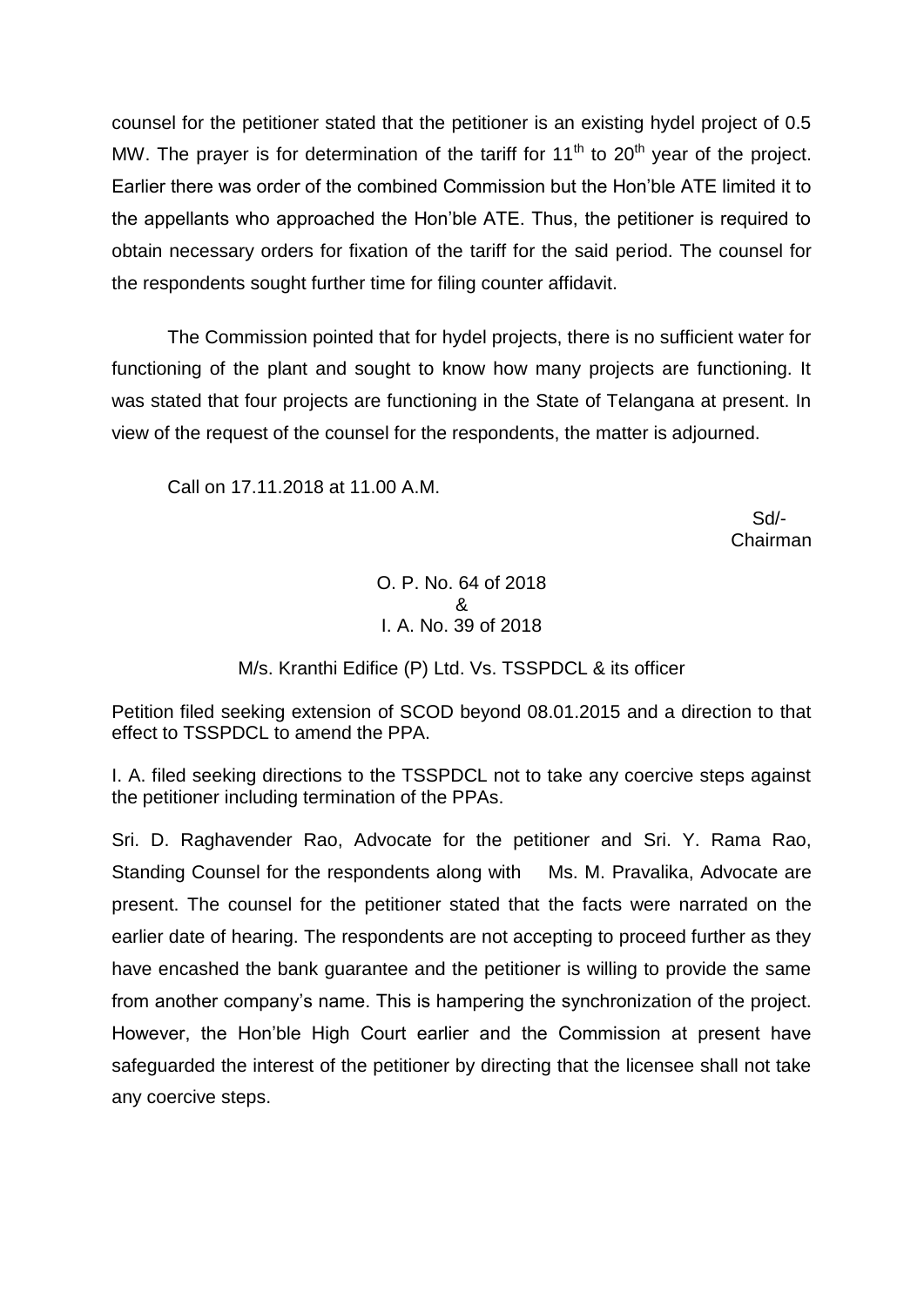The counsel for the respondents stated that the PPA had been cancelled and agreement had been terminated. In first place, the petitioner has to take steps to amend the PPA and then seek synchronization of the project.

The Commission sought to know as to when would be the project ready and on this date the project is likely to be synchronized to the grid. For this purpose, it required the petitioner to state and file complete details by the next date of hearing indicating the specific data of the synchronization clearly identified by the EPC contractor. Accordingly, the matter is adjourned.

Call on 17.11.2018 at 11.00 A.M.

 Sd/- Chairman

### O. P. No. 65 of 2018

### M/s. Oberon Power Corporation Pvt. Ltd. Vs. TSNPDCL

Petition filed seeking adoption of tariff of Rs.5.72 / unit agreed by the petitioner before the government.

Sri. P. Srinivasa Rao, Advocate for the petitioner and Sri. Y. Rama Rao, Standing Counsel for the respondent along with Ms. M. Pravalika, Advocate are present. The counsel for the petitioner stated that the matter is having urgency as the government has granted 90 days only and 60 days have already gone by. The licensee was directed to file a report which they have done so along with the counter affidavit, wherein it has been clearly stated that the line works have been completed, but the core of the project is yet to be completed. The petitioner intends to complete the same expeditiously within three months. However, there is a difficulty of financing and unless the Commissions grants SCOD the finance institutions may not release the funding required by the project.

The counsel for the respondent stated that the project is relating to 2012 bidding and several extensions were given earlier by the government and the Commission to complete the project. No progress has been made by the petitioner and not even efforts were made to complete the project. The PPA stood terminated on 27.06.2018 as the petitioner was not coming forth with progress of the project.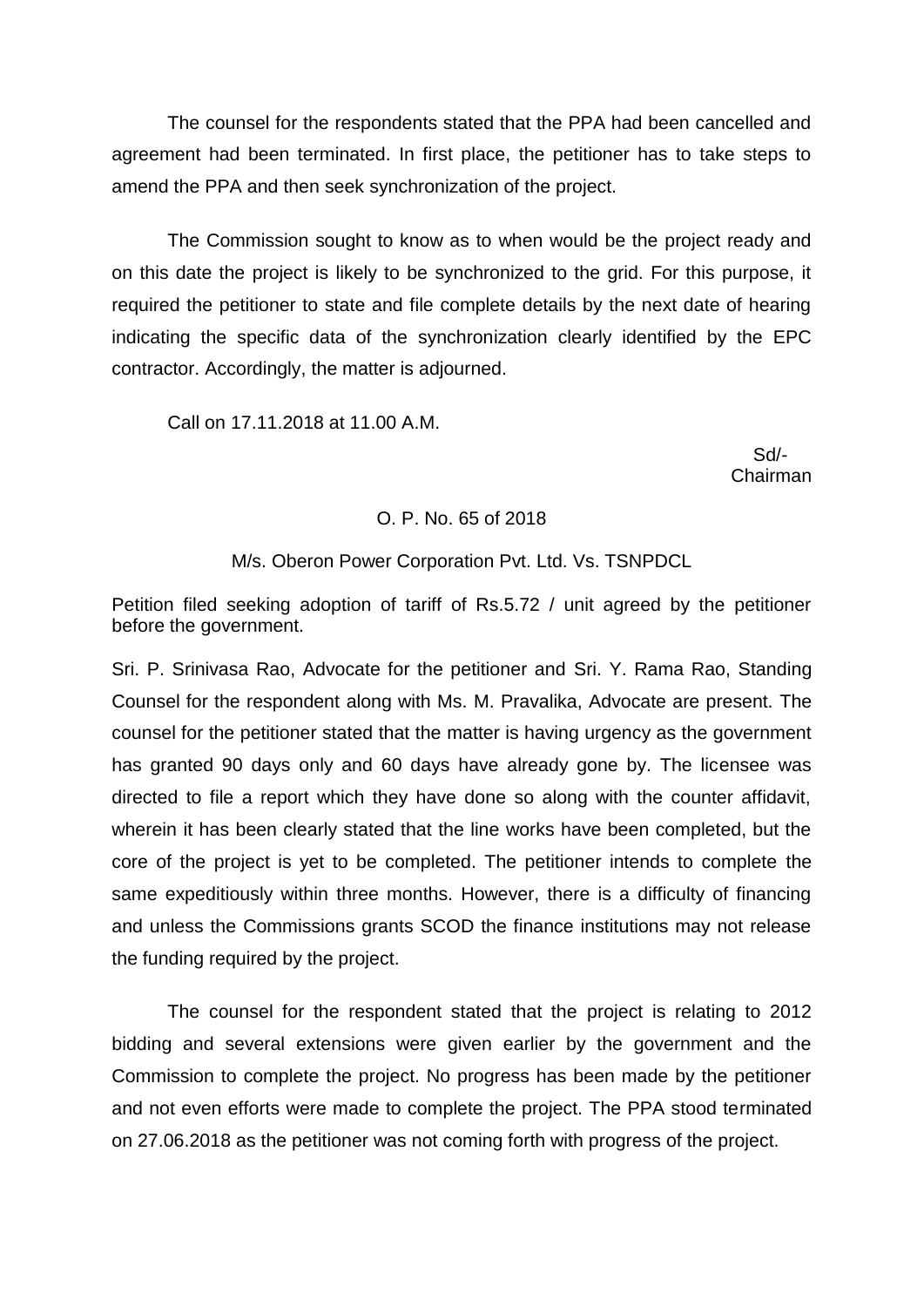The Commission pointed out that according to the report of the DISCOM substantial work has to be taken up. It is not clear from the request of the petitioner as to when the synchronization would take place to the grid as one of the key areas of erecting the panels is still pending.

The counsel for the petitioner stated that the DISCOM has filed the same report to the government also. Based on such report only, the government has considered the rate and extension of time. The petitioner will be in a position to complete the project by February, 2019 after entering into contract in respect of EPC. The petitioner is required to file detail submissions including the date of synchronization of the project. The petitioner is required to coordinate with the TSTRANSCO and DISCOM without fail at each step of the project. The submissions shall be filed by the next date of hearing. Accordingly, the matter is adjourned.

Call on 17.11.2018 at 11.00 A.M.

 Sd/- Chairman

#### O. P. No. 66 of 2018

#### M/s. Oberon Power Corporation Pvt. Ltd. Vs. TSNPDCL

Petition filed seeking adoption of tariff of Rs.5.72 / unit agreed by the petitioner before the government.

Sri. P. Srinivasa Rao, Advocate for the petitioner and Sri. Y. Rama Rao, Standing Counsel for the respondent along with Ms. M. Pravalika, Advocate are present. The counsel for the petitioner stated that the matter is having urgency as the government has granted 90 days only and 60 days have already gone by. The licensee was directed to file a report which they have done so along with the counter affidavit, wherein it has been clearly stated that the line works have been completed, but the core of the project is yet to be completed. The petitioner intends to complete the same expeditiously within three months. However, there is a difficulty of financing and unless the Commissions grants SCOD the finance institutions may not release the funding required by the project.

The counsel for the respondent stated that the project is relating to 2012 bidding and several extensions were given earlier by the government and the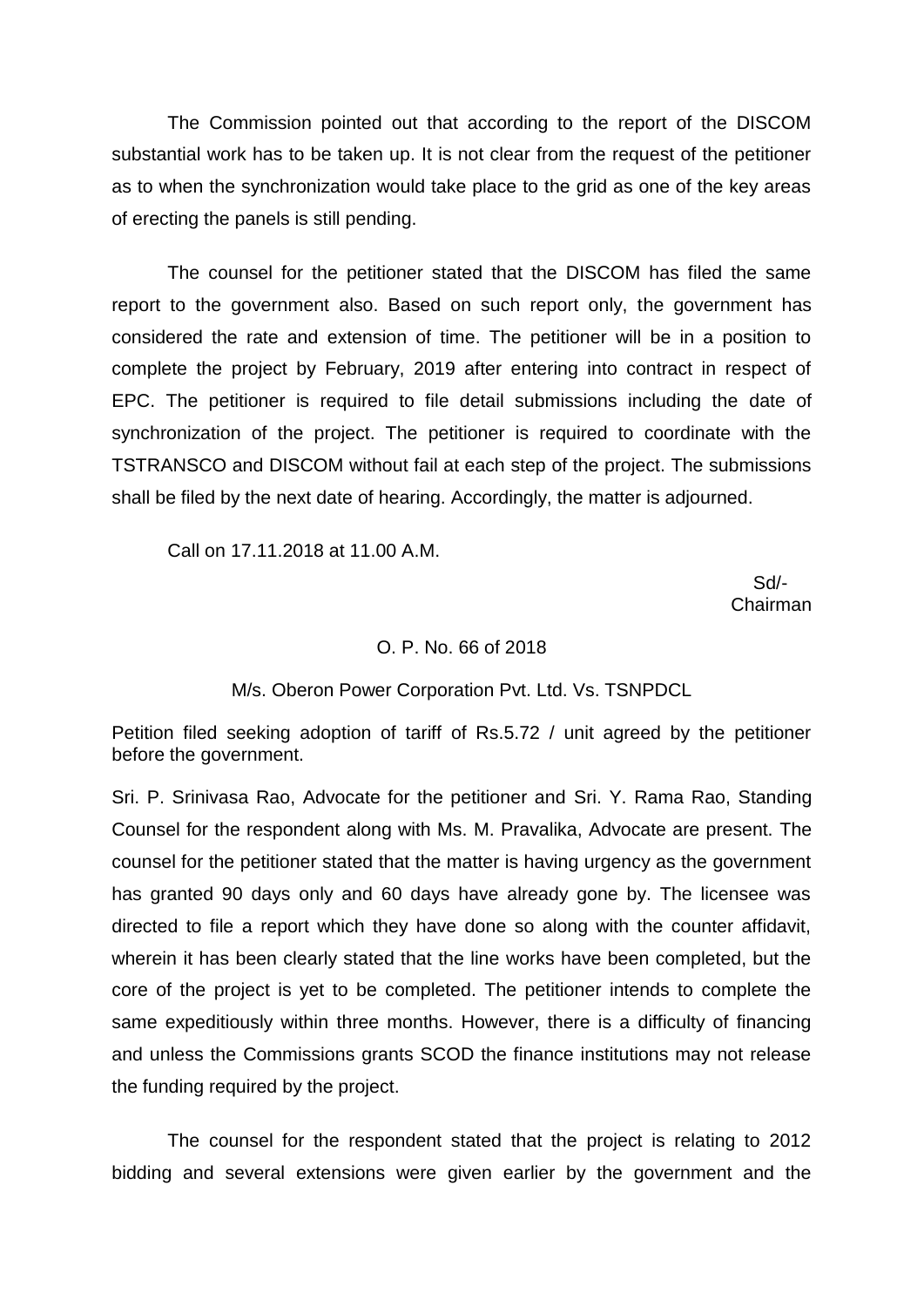Commission to complete the project. No progress has been made by the petitioner and not even efforts were made to complete the project. The PPA stood terminated on 27.06.2018 as the petitioner was not coming forth with progress of the project.

The Commission pointed out that according to the report of the DISCOM substantial work has to be taken up. It is not clear from the request of the petitioner as to when the synchronization would take place to the grid as one of the key areas of erecting the panels is still pending.

The counsel for the petitioner stated that the DISCOM has filed the same report to the government also. Based on such report only, the government has considered the rate and extension of time. The petitioner will be in a position to complete the project by February, 2019 after entering into contract in respect of EPC. The petitioner is required to file detail submissions including the date of synchronization of the project. The petitioner is required to coordinate with the TSTRANSCO and DISCOM without fail at each step of the project. The submissions shall be filed by the next date of hearing. Accordingly, the matter is adjourned.

Call on 17.11.2018 at 11.00 A.M.

 Sd/- Chairman

### O. P. No. 67 of 2018

## M/s. Shalaka Infra-Tech (I) Pvt. Ltd. Vs. Spl. Chief Secretary (Energy), TSSPDCL alongwith its officer and TSTRANSCO

Petition filed seeking declaration of SCOD of the project to be 11.11.2017 instead of 29.02.2017 of the 15 MW solar project in terms of the Article 9 of the PPA.

Sri. Challa Gunaranjan, Advocate for the petitioner and Sri. Y. Rama Rao, Standing Counsel for the respondents along with Ms. M. Pravalika, Advocate are present. The counsel for the petitioner stated that the PPA is on 29.02.2016, accordingly to PPA SCOD on 29.02.2017. The actual SCOD is on 11.11.2017. Before the actual synchronization, work completion certificate was given on 17.08.2017 and request for synchronization was made on 21.08.2017. The CEIG approval was given on 17.10.2017. The Commission already considered extension up to 31.10.2017 in several cases. The counsel for the respondents stated that the facts are stated in